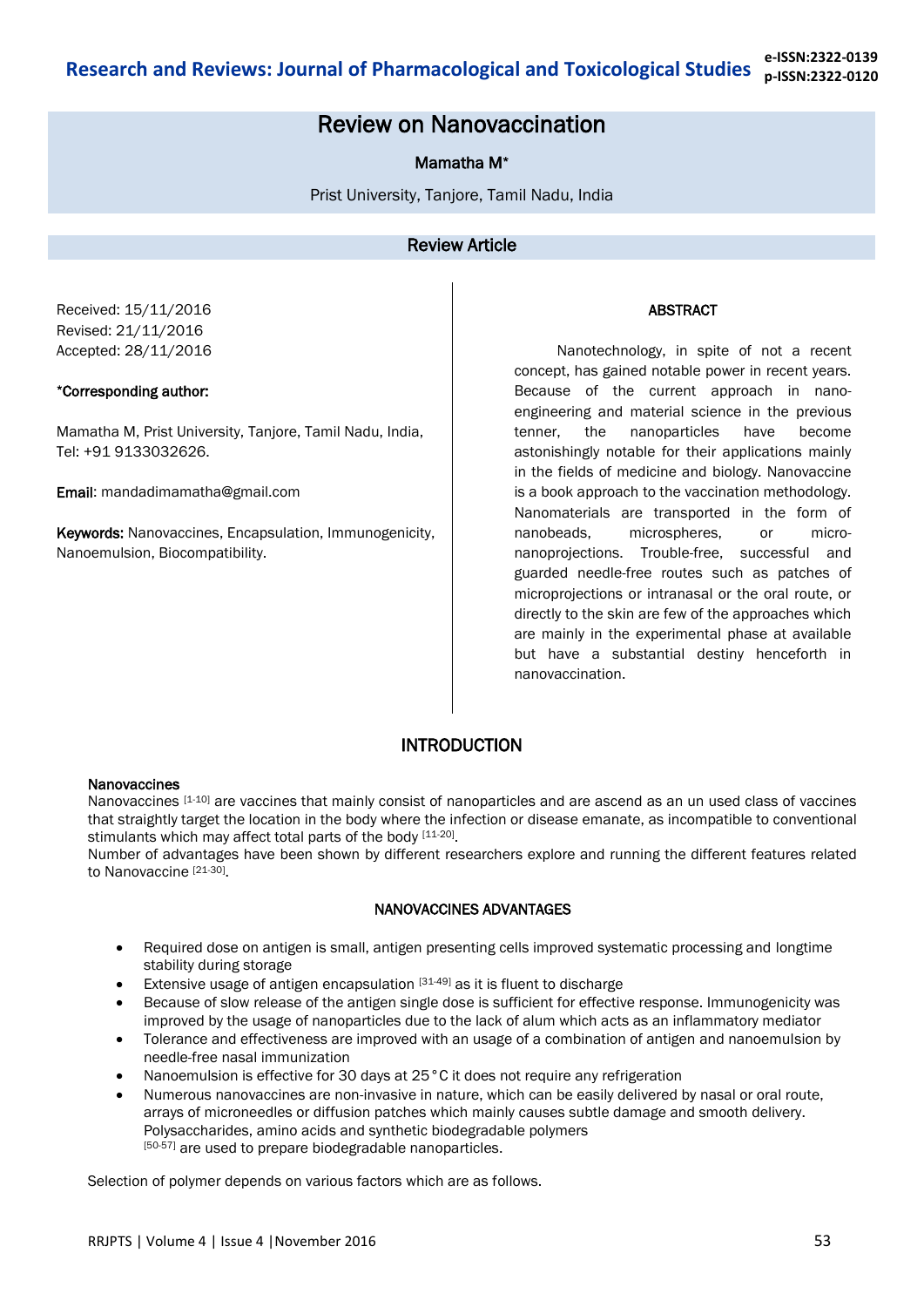- Size of the preferred nanoparticles
- Characteristics of the drug such as stability, aqueous solubility which are to be encircle the polymer.
- Uniqueness of the surface and appropriateness.
- Amplitude of biocompatibility  $[58-71]$  as well as biodegradability.
- Final product drug release profile.

procedures can be distinguished into different types depending up on the selection criteria for nanoparticles preparation.

- Dispersion of polymers which are previously formed.
- Monomers polymerization.
- Hydrophilic polymers prepared by ionic gelation technique.

# DRUG DELIVERY SYSTEM OF NANOPARTICLES

- It has been shown that insulin activity was enhanced by the use of insulin-loaded nanoparticles which causes reduction of produced glucose in blood in diabetic rats almost up to 14 days by subsequent oral administration [72-83] .
- Nanoparticle vaccine can also be utilized to evoke an anti-tumor response and can initiate tumor antigen-specific CTLs. Complex of vaccine is also cost effective and has specificity in biological systems due to the uptake of human derived protein straight from the patient. This vaccine stand encapsulates advanced technologies mainly to enhance stimulation to immune system and produce a powerful and particular anti-tumor immune response hostile to cancer.

# CARRIERS OF NANOPARTICLES

General routes of drug administration oral and injections. Other routes may also include pulmonary, transmucosal, implantation [84-96] and transdermal. Biodegradable polymer nanoparticles typically consists of polyglycolic acid (PGA), polylactic acid (PLA), or a PLA co polymer are investigated for the effective discharge of anticancer drugs, vaccines [97-105], genes and proteins, cytokines, ocular drugs.

### Poly lactic-co-glycolic acid (PLGA)

poly (lactic-co-glycolic acid) (PLGA) NPs have tremendous approaches affix imaging, targeting, therapy and diagnostics. PLGA nanocarriers drugs encapsulation reduces the unacceptable defects of other curative agents. Drugloaded PLGA associates not only elongate the therapeutics *in vivo* circulation time in distinction from minutes to hours but besides narrow cellular uptake through the endocytic route.

### **CONCLUSION**

Disease detection, therapy and diagnosis can be done by advanced nanotechnology. Nanomaterials can be discharged as micro nanoprojections, microspheres or nanobeads. Because of several disadvantages of Classical vaccines subsume live or attenuated microorganisms and may not be sue averse to cancer as well as for some pathogens. Novel vaccines use immunogenic auxiliary units acquire from a specific pathogen are accomplished to bridle these hurdles but require a determined conveyance system for their effectiveness. Cellular and suppurated immune responses are persuaded effectively by the use of nano-sized preparation of auxiliary unit vaccines.

### **REFERENCES**

- 1. Fadeeva E, et al. Enhanced bioactivity of titanium by laser-generated lotus-topographies: Molecular insights in osteogenic signaling pathways of hASCs. J Nanomed Nanotechnol. 2016;7:403.
- 2. Rammouz R, et al. A rapid prototyping matlab based design tool of wireless sensor nodes for healthcare applications. Int J Sens Netw Data Commun. 2016;5:144.
- 3. Anderson DS, et al. Nanotechnology: The risks and benefits for medical diagnosis and treatment. J Nanomed Nanotechnol. 2016;7:e143.
- 4. Dennis E, et al. Utilizing nanotechnology to combat malaria. J Infect Dis Ther. 2015;3:229.
- 5. Menaa F. Genetic engineering and nanotechnology: When science-fiction meets reality. Adv Genet Eng. 2015;4:128.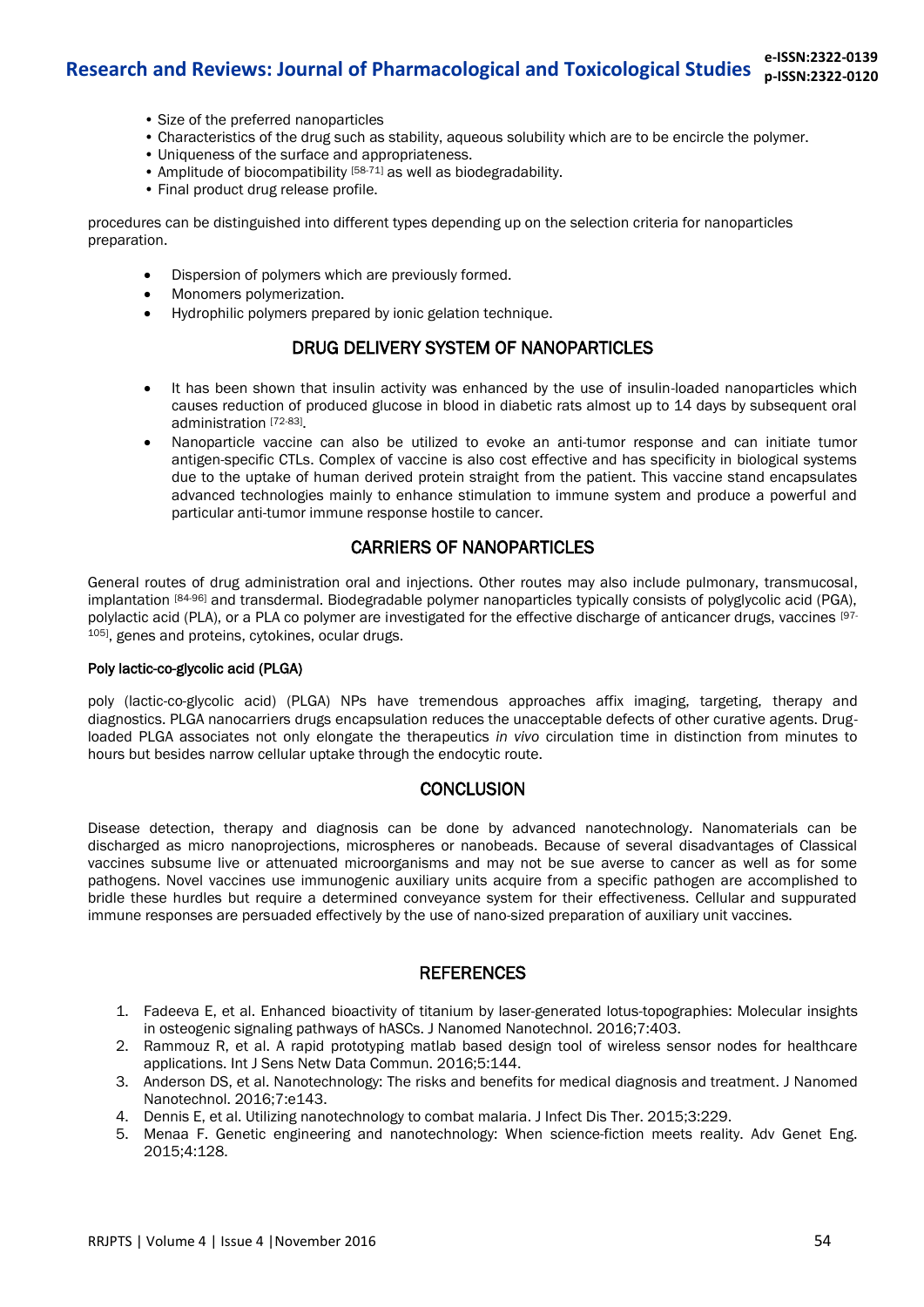- 6. Mantosh Kumar S. Shaping safer future nanotechnology through wise worthy scientific research. J Bioprocess Biotech. 2015;5:243.
- 7. Nikalje AP. Nanotechnology and its applications in medicine. Med chem. 2015;5:081-089.
- 8. Syduzzaman M, et al. Smart textiles and nano-technology: A general overview. J Textile Sci Eng. 2015;5:181.
- 9. Nazem A and Mansoori GA. Nanotechnology building blocks for intervention with Alzheimer's Disease Pathology: Implications in disease modifying strategies. J Bioanal Biomed. 2014;6:009-014.
- 10. DeSouza ME, et al. Antibiofilm applications of nanotechnology. Fungal Genom Biol. 2014;4:e117.
- 11. Singh Y. Trends in biomedical nanotechnology. J Nanomedine Biotherapeutic Discov. 2014;4:e130.
- 12. Menaa F. Financial governance in the nanotechnology segment: The Brazilian experience. J Bus Fin Aff. 2014;3:e144.
- 13. Satvekar RK, et al. Emerging trends in medical diagnosis: A thrust on nanotechnology. Med chem. 2014;4:407-416.
- 14. Kanchi S. Nanotechnology for water treatment. J Environ Anal Chem. 2014;1:e102.
- 15. Wang W, et al. Nanotechnology as a platform for thermal therapy of prostate cancer. J Mol Biomark Diagn. 2013;4:e117.
- 16. De Rosa G and Caraglia M. New therapeutic opportunities from old drugs: The role of nanotechnology. J Bioequiv Availab. 2013;5:e30.
- 17. Parchi PD, et al. How nanotechnology can really improve the future of orthopedic implants and scaffolds for bone and cartilage defects. J Nanomedine Biotherapeutic Discov. 2013;3:114.
- 18. Gou M. Promising application of nanotechnology in anticancer drug delivery. Drug Des. 2013;2:e117.
- 19. Laroo H. Colloidal nano silver-its production method, properties, standards and its bio-efficacy as an inorganic antibiotic. J Phys Chem Biophys. 2013;3:130.
- 20. Zein BE. Self-sufficient energy harvesting in robots using nanotechnology. Adv Robot Autom. 2013;2:113.
- 21. Mavon A, et al. In vitro percutaneous absorption and in vivo stratum corneum distribution of an organic and a mineral sunscreen. Skin Pharmacol Physiol. 2007;20:10-20.
- 22. Pinheiro T, et al. The influence of corneocytes structure on the interpretation of permeation profiles of nanoparticles across skin. Nucl Instrum Methods Phys Res B. 2007;260:119-23.
- 23. Zvyagin AV, et al. Imaging of zinc oxide nanoparticle penetration in human skin in vitro and in vivo. J Biomed Opt. 2007;13:064031.
- 24. Sadrieh N, et al. Lack of significant dermal penetration of titanium dioxide from sunscreen formulations containing nano- and submicron-size TiO<sub>2</sub> particles. Toxicol Sci. 2010;115:156-166.
- 25. Filipe P, et al. Stratum corneum is an effective barrier to TiO2 and ZnO nanoparticle percutaneous absorption. Skin Pharmacol Physiol. 2009;22:266-275.
- 26. Johnston HJ, et al. Identification of the mechanisms that drive the toxicity of TiO(2) particulates: the contribution of physicochemical characteristics. Part Fibre Toxicol. 2009;6:33.
- 27. Hirakawa K, et al. Photo-irradiated titanium dioxide catalyzes site specific DNA damage via generation of hydrogen peroxide. Free Radic Res. 2004;38:439-447.
- 28. Wamer WG et al. Oxidative damage to nucleic acids photosensitized by titanium dioxide. Free Radic Biol Med. 1997;23:851-858.
- 29. Nakagawa Y, et al. The photogenotoxicity of titanium dioxide particles. Mutat Res. 1997;394:125-132.
- 30. Hidaka H et al. DNA damage photoinduced by cosmetic pigments and sunscreen agents under solar exposure and artificial UV illumination. J Oleo Sci. 2006;55:249-61.
- 31. Sharma PK et al. Novel encapsulation of lycopene in niosomes and assessment of its anticancer activity. J Bioequiv Availab. 2016;8:224-232.
- 32. Yousif SM. Microencapsulation of Ibuprofen into polyvinyl pyrrolidone using supercritical fluid technology. J Chem Eng Process Technol. 2016;7:306.
- 33. Sorrentino RP. The Avoided Target: The ceratitis capitata cellular encapsulation response. Entomol Ornithol Herpetol. 2016;5:175.
- 34. Patil J. Encapsulation technology: Opportunity to develop novel drug delivery systems. J Pharmacovigil. 2016;4:e157.
- 35. Donthi MR. Preparation and evaluation of fixed combination of ketoprofen enteric coated and famotidine floating mini tablets by single unit encapsulation system. J Bioequiv Availab. 2015;7:279-283.
- 36. Konecni VJ. The Significance of Encapsulation of Visual Perception for Philosophy of Mind and Aesthetic Analysis. Clin Exp Psychol. 2015;1:102.
- 37. Thangaraj S and Seethalakshmi M. Application of microencapsulation technology for the production of vitamin-C fortified flavoured milk. J Adv Dairy Res. 2015;3:143.
- 38. Tong W and Tong A. Thermal modelling on solar-absorbing metamaterial microencapsulation of phase change materials for smart textiles. J Textile Sci Eng. 2015;5:190.
- 39. Rahmani V, et al. Nanoencapsulation of insulin using blends of biodegradable polymers and in vitro controlled release of insulin. J Chem Eng Process Technol. 2015;6:228.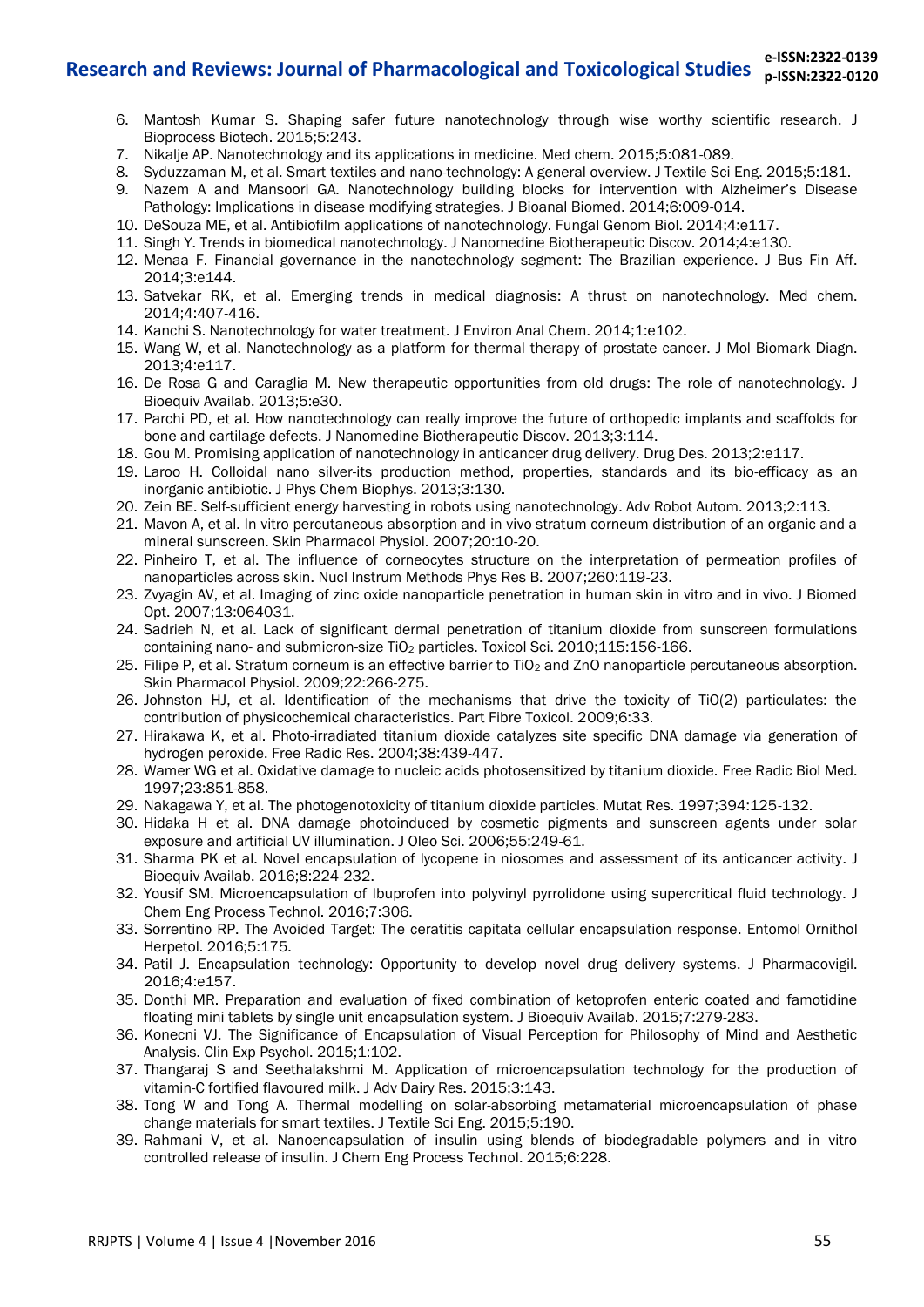- 40. Debnath T, et al. Development of 3D alginate encapsulation for better chondrogenic differentiation potential than the 2D pellet system. J Stem Cell Res Ther. 2015;5:276.
- 41. Patel Manish P, et al. Microencapsulation of Verapamil hydrochloride: A novel approach for gastric retention using different polymers. Med chem. 2012;2:076-080.
- 42. Mesas Burgos C, et al. Laparoscopic gastric bypass in a patient with peritoneal encapsulation and malrotation of the intestine. J Clinic Case Reports. 2011;1:101.
- 43. Siddiqui IA, et al. Nanoencapsulation of natural products for chemoprevention. J Nanomedic Nanotechnol. 2011;2:104e.
- 44. Bikiaris D. Nanomedicine in cancer treatment: Drug targeting and the safety of the used materials for drug nanoencapsulation. Biochem Pharmacol. 2012;1:e122.
- 45. Roiha IS, et al. Bioencapsulation of florfenicol in brine shrimp, Artemia Franciscana, Nauplii. J Bioanal Biomed. 2010;2:060-064.
- 46. Rao AV and Rao LG. Lycopene and human health. Curr Top Nutraceutical Res. 2004;2:127-137.
- 47. Clinton SK. Lycopene: chemistry, biology, and implications for human health and disease. Nutr Rev. 1998;56:35-51.
- 48. Giovannucci E, et al. A prospective study of tomato products, lycopene, and prostate cancer risk. J Natl Cancer Inst. 2002;94:391-398.
- 49. Omoni AO and Aluko RE. The anti-carcinogenic and anti-atherogenic effects of lycopene: a review. Trends Food Sci Technol. 2005;16: 344-350.
- 50. Ribeiro MCS, et al. On the recyclability of glass fiber reinforced thermoset polymeric composites towards the sustainability of polymers' industry. Int J Waste Resour. 2016;6:250.
- 51. Newton AMJ, et al. Fabrication and evaluation of fast disintegrating oral hybrid films of propranolol hydrochloride by using pectin and synthetic polymers. J Dev Drugs. 2016;5:157.
- 52. Kaulambayeva MZ, et al. Evaluating the Effectiveness of Organic Coatings Based on Natural Polymers for the Treatment of Wounds in the Experiment. J Biotechnol Biomater. 2015;5:211.
- 53. Kawahara Y, et al. Direct carbonization of high-performance aromatic polymers and the production of activated carbon fibers. J Textile Sci Eng. 2015;5:219.
- 54. Young RJ, et al. The structure and deformation behavior of poly (p-phenylene benzobisoxazole) fibers. J Mater Sci. 1990;25:127-136.
- 55. Newell JA, et al. Direct carbonization of PBO fiber. Carbon. 1994;32:651-658.
- 56. Newell JA and Edie DD. Factors limiting the tensile strength of PBO-based carbon fibers. Carbon. 1996;34:551-560.
- 57. Newell JA, et al. Kinetics of carbonization and graphitization of PBO fiiber. J Appl Polym Sci. 1996;60:825- 832.
- 58. Zheng J, et al. Sterilization of silver nanoparticles using standard gamma irradiation procedure affects particle integrity and biocompatibility. J Nanomedic Nanotechnol. 2011;S5:001.
- 59. Sultan S, et al. Assessment of biocompatibility of the multilayer flow modulator with differing thread designs. J Vasc Med Surg. 2014;2:167.
- 60. Abbas M, et al. Fe3O4/SiO2 Core/ Shell Nanocubes: Novel Coating Approach with Tunable Silica Thickness and Enhancement in Stability and Biocompatibility. J Nanomed Nanotechnol. 2014;5:244.
- 61. Filippo N, et al. Biocompatibility Evaluation Criteria for Novel Xenograft Materials: Distribution and Quantification of Remnant Nucleic Acid and Alpha-Gal Epitope. J Stem Cell Res Ther. 2013;S6:009.
- 62. Poinern GEJ, et al. Biocompatibility of synthesized nano-porous anodic aluminium oxide membranes for use as a cell culture substrate for madin-darby canine kidneys cells: A preliminary study. J Tissue Sci Eng. 2012;3:119.
- 63. Limongi T, et al. Fabrication, mercury intrusion porosimetry characterization and in vitro qualitative analysis of biocompatibility of various porosities polycaprolactone scaffolds. J Tissue Sci Eng. 2015;6:159.
- 64. Sarfare S, et al. Biocompatibility of a synthetic biopolymer for the treatment of rhegmatogenous retinal detachment. J Clin Exp Ophthalmol. 2015;6:475.
- 65. Silva DJB, et al. Evaluation of biocompatibility of chitosan films from the mycelium of aspergillus niger in connective tissue of rattus norvegicus. J Mol Genet Med. 2015;9:174.
- 66. Daum L, et al. In Vivo Biocompatibility testing of a collagen cell carrier seeded with human urothelial cells in rats. J Cell Sci Ther. 2015;6:215.
- 67. Kohane DS, et al. Biodegradable polymeric microspheres and nanospheres for drug delivery in the peritoneum. J Biomed Mater Res A. 2006;77:351-361.
- 68. Masson V, et al. Influence of sterilization processes on poly (epsilon-caprolactone) nanospheres. Biomaterials. 1997;18:327- 335.
- 69. Henry M, et al. Treatment of renal artery aneurysm with the multilayer stent. J EndovascTher. 2008;15:231- 236.
- 70. Meyer C, et al. Endovascular management of complex renal artery aneurysms using the multilayer stent. Cardiovasc Intervent Radiol. 2011;34:637-641.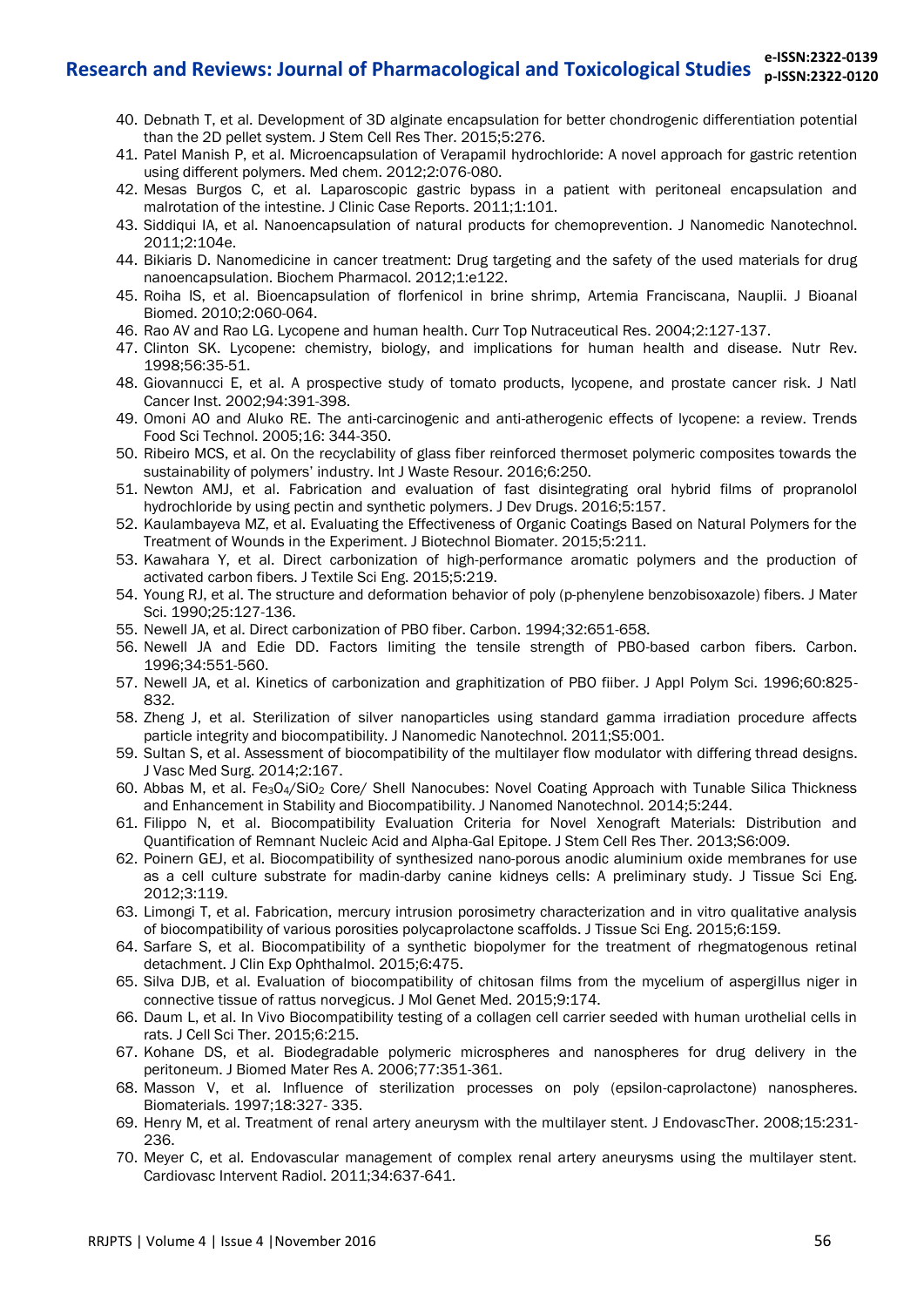- 71. Ferrero E, et al. Visceral artery aneurysms, an experience on 32 cases in a single center: Treatment from surgery to multilayer stent. Ann VascSurg. 2011;25:923-935.
- 72. Yonezawa Y, et al. Short Communication on phototoxicity assessment: evaluation of skin phototoxicity study using sd rats by transdermal and oral administration. Toxicol Open Access. 2016;2:118.
- 73. Durisova M. Model based description of the pharmacokinetic behavior of pentobarbital in fasted male volunteers after oral administration of 10 mg of pentobarbital. Clin Exp Pharmacol. 2016;6:200.
- 74. Dib A, et al. Pharmacokinetic assessment of novel controlled release formulations of ricobendazole intended for oral administration in dogs. Clin Exp Pharmacol. 2015;5:198.
- 75. Singh G, et al. Liquid Chromatographic Assay for the analysis of atazanavir in rat plasma after oral administration: application to a pharmacokinetic study. J Chromatograph Separat Techniq. 2014;5:222.
- 76. Ajanal M and Prasad BS. Generalized skin rashe after oral administration of ayurvedic drugs: An unintened drug reaction. J Homeop Ayurv Med. 2013;2:128.
- 77. Tokudome Y, et al. Influence of oral administration of soybean peptide on water content of the stratum corneum, transepidermal water loss and skin viscoelasticity. J Nutr Food Sci. 2012;2:137.
- 78. Tewary A and Patra BC. Oral administration of baker's yeast (Saccharomyces cerevisiae) acts as a growth promoter and immunomodulator in Labeo rohita (Ham.). J Aquac Res Development. 2011;2:109.
- 79. Yonezawa Y, et al. Evaluation of skin phototoxicity study using SD rats by transdermal and oral administration. J toxicol sci. 2011;40:667-683.
- 80. Onoue S and Tsuda. Analytical studies on the prediction of photosensitive/phototoxic potential of pharmaceutical substances. Pharm Res. 2006;23:156-164.
- 81. Onoue S, et al. High-throughput reactive oxygen species (ROS) assay: An enabling technology for screening the phototoxic potential of pharmaceutical substances. J Pharm Biomed Anal. 2008;46:187-193.
- 82. Seto Y, et al. Combined use of in vitro phototoxic assessments and cassette dosing pharmacokinetic study for phototoxicity characterization of fluoroquinolones. The AAPS journal. 2011;13:482-492.
- 83. Seto Y, et al. Photosafety assessments on pirfenidone: Photochemical, photbiological, and pharmacokinetic characterization. J Photochem Photobiol B: Biology. 2013;120:44-51.
- 84. Milnerowicz A, et al. Paraplegia as the first manifestation of cardiac tamponade in a patient after stent graft implantation with temporary endocavitary stimulation. J Vasc Med Surg. 2016;4:278.
- 85. Ezulia T and Saim L. Review of cochlear implantation at KPJ tawakkal specialist hospital. J Clin Case Rep. 2016;6:821.
- 86. Anver K, et al. Chromosomal abnormalities in reimplantation development. Human Genet Embryol. 2016;6:134.
- 87. Donndorf P, et al. Predicting device success and early clinical outcome after transapical aortic valve implantation. J Clin Trials. 2016;6:259.
- 88. Watanabe T, et al. Pacemaker lead perforation during right ventricular outflow tract pacing-importance of heart rotation at pacemaker implantation. J Clin Case Rep. 2016;6:707.
- 89. Gyanwali B, et al. Periorbital Ecchymosis: An uncommon complication of cochlear implantation. Anat Physiol. 2016;6:201.
- 90. Olesen AP, et al. Ethical Perceptions with regard to pre-implantation genetic diagnosis (PGD) from the perspective of selected medical professionals in Malaysia. J Clin Med Genomics. 2016;4:136.
- 91. Blumberg Y, et al. Early physical rehabilitation after continuous flow left ventricular assist device implantation: Suggested protocol and a pilot study. Int J Phys Med Rehabil. 2015;3:263.
- 92. Zhu J, et al. A review of surgical techniques in spinal cord stimulator implantation to decrease the postoperative infection rate. J Spine. 2015;4:202.
- 93. Bedrood S, et al. Comparison of non-staged (Complete) versus two-stage baerveldt aqueous shunt implantation in patients with advanced glaucoma. J Clin Exp Ophthalmol. 2014;5:372.
- 94. Sherman SL, et al. Nondisjunction of chromosome 21 in maternal meiosis I: evidence for a maternal agedependent mechanism involving reduced recombination. Hum Mol Genet. 1994;3:1529-1535.
- 95. Hassold T, et al. Recombination and maternal age-dependent nondisjunction: molecular studies of trisomy 16. Am J Hum Genet. 1995;57:867-874.
- 96. Peterson MB and Mikkelsen M. Nondisjunction in trisomy 21: origin and mechanisms. Cytogenet Cell Genet. 2000;91:199-203.
- 97. Suarez N. Optimal conditions for streptococcus pneumoniae culture and for polysaccharide production for vaccines. Biol Med (Aligarh). 2016;8:321.
- 98. Carlos VSJ, et al. The future of influenza vaccines: developing tools to match glycosylation patterns relevant for protection. J Vaccines Vaccin. 2016;7:335.
- 99. Ramezanpour B, et al. Cross-sectoral perspectives of market implementation of the MVA platform for influenza vaccines: regulatory, industry and academia. J Vaccines Vaccin. 2016;7:318.
- 100. Kiseleva I and Rudenko L. Potentially pandemic live influenza vaccines based on russian master donor virus are genetically stable after replication in humans. J Vaccines Vaccin. 2016;7:317.